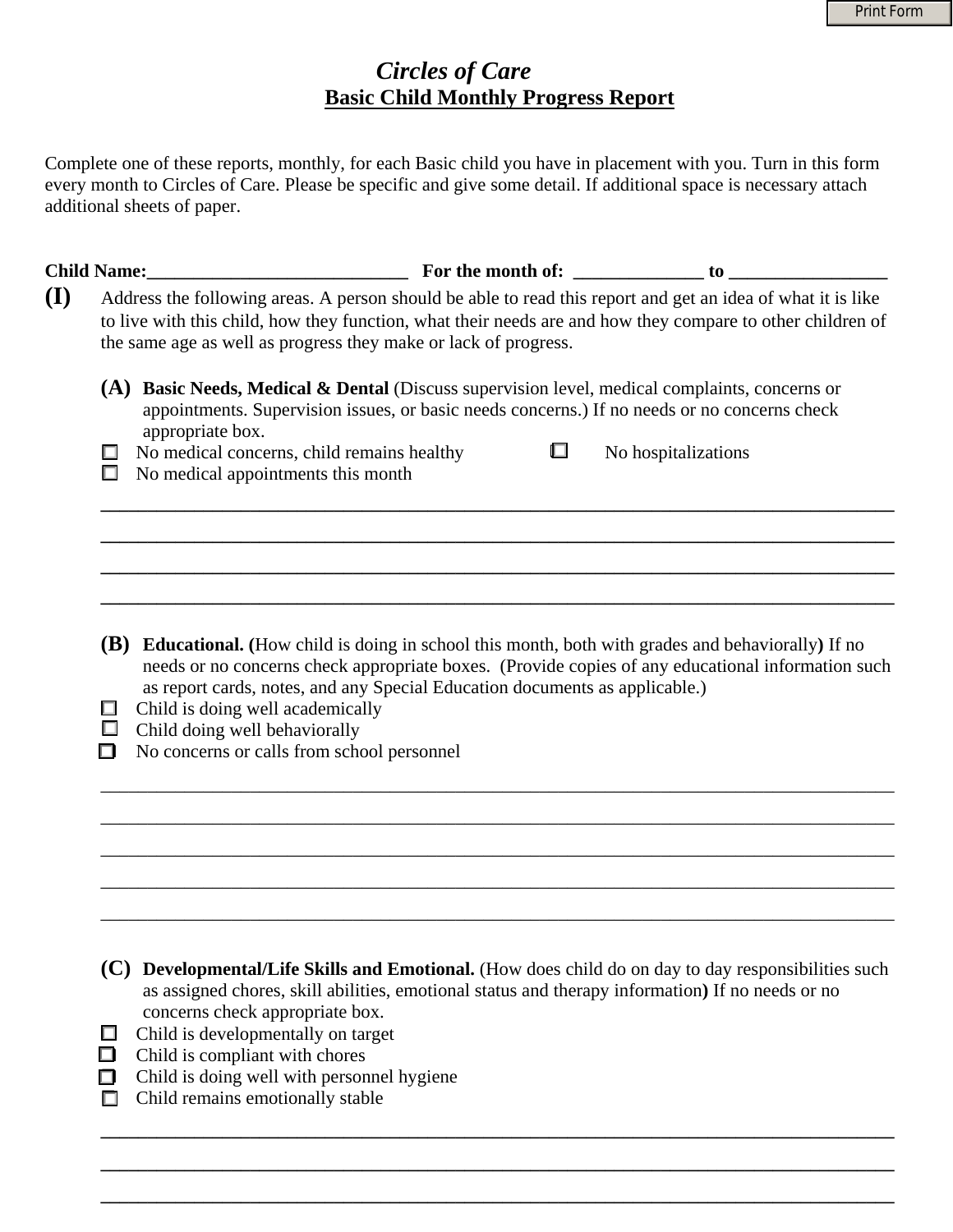### **NUTRITION, HYGIENE & GROOMING**

| <b>APPETITE</b>         | <b>HYGIENE</b>              | DAILY GROOMING ASSISTANCE NEEDS |                        |
|-------------------------|-----------------------------|---------------------------------|------------------------|
| Good                    | Good                        | Independent                     | Some Assistance in the |
| Under-eating            | Fair                        | <b>Fully Dependent</b>          | following:             |
| Refusing to eat         | Improving                   |                                 | <b>Bathing</b>         |
| Over-eating             | Poor                        |                                 | Toileting              |
| Over-drinking           | Refusing                    |                                 | Hair                   |
| <b>VOIDING PROBLEMS</b> |                             |                                 | <b>Nails</b>           |
| Encopresis              | <b>Average Times Weekly</b> |                                 | <b>Teeth Care</b>      |
| Enuresis                | <b>Average Times Weekly</b> |                                 | Dressing               |

**\_\_\_\_\_\_\_\_\_\_\_\_\_\_\_\_\_\_\_\_\_\_\_\_\_\_\_\_\_\_\_\_\_\_\_\_\_\_\_\_\_\_\_\_\_\_\_\_\_\_\_\_\_\_\_\_\_\_\_\_\_\_\_\_\_\_\_\_\_\_\_\_\_\_\_\_\_\_\_\_\_\_\_\_\_**

**\_\_\_\_\_\_\_\_\_\_\_\_\_\_\_\_\_\_\_\_\_\_\_\_\_\_\_\_\_\_\_\_\_\_\_\_\_\_\_\_\_\_\_\_\_\_\_\_\_\_\_\_\_\_\_\_\_\_\_\_\_\_\_\_\_\_\_\_\_\_\_\_\_\_\_\_\_\_\_\_\_\_\_\_\_**

**\_\_\_\_\_\_\_\_\_\_\_\_\_\_\_\_\_\_\_\_\_\_\_\_\_\_\_\_\_\_\_\_\_\_\_\_\_\_\_\_\_\_\_\_\_\_\_\_\_\_\_\_\_\_\_\_\_\_\_\_\_\_\_\_\_\_\_\_\_\_\_\_\_\_\_\_\_\_\_\_\_\_\_\_\_**

**\_\_\_\_\_\_\_\_\_\_\_\_\_\_\_\_\_\_\_\_\_\_\_\_\_\_\_\_\_\_\_\_\_\_\_\_\_\_\_\_\_\_\_\_\_\_\_\_\_\_\_\_\_\_\_\_\_\_\_\_\_\_\_\_\_\_\_\_\_\_\_\_\_\_\_\_\_\_\_\_\_\_\_\_\_** 

# **SUPPORTIVE SERVICES: (if applicable**)

| <b>Dates of ECI services:</b>                                          |  |
|------------------------------------------------------------------------|--|
| <b>Dates of Occupational Therapy:</b>                                  |  |
| <b>Dates of Speech Therapy:</b>                                        |  |
| <b>Dates of Physical Therapy:</b>                                      |  |
| <b>Special Equipment,</b><br><b>Supplies/Nursing/Attendant</b><br>Care |  |
| <b>Comments about progress:</b>                                        |  |
|                                                                        |  |
|                                                                        |  |
|                                                                        |  |
|                                                                        |  |
|                                                                        |  |
|                                                                        |  |
|                                                                        |  |

### **INDEPENDENT LIVING SKILLS: (for youth 16+ years old)**

**Describe the independent living skills practiced this month (i.e., manage bank account, applying for college, budgeting, grocery shopping, meal planning, laundry, housing searches, employment searches):**

**IF EMPLOYED PROVIDE THE FOLLOWING INFORMATION:**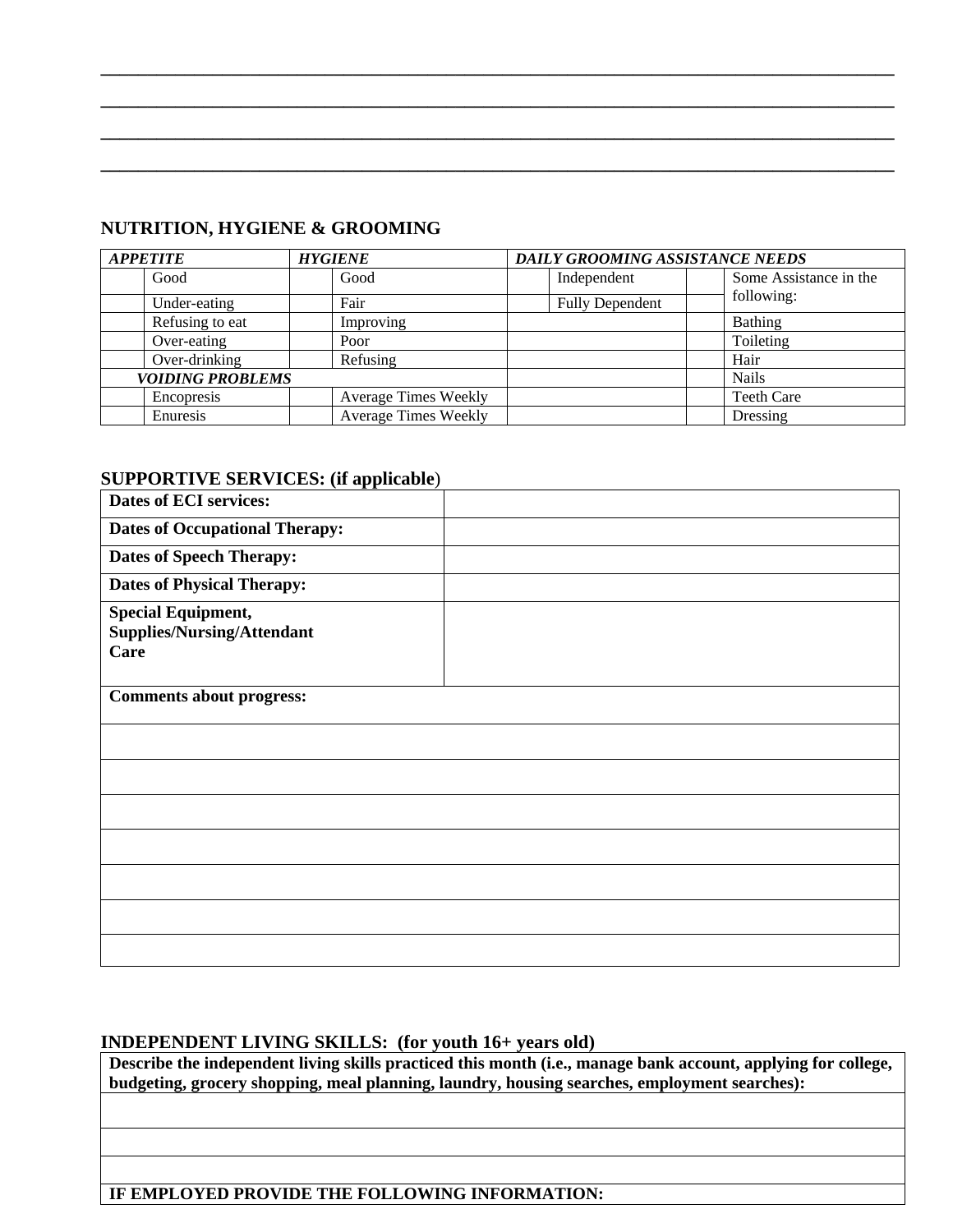| Place of Employment:         |  |  |  |
|------------------------------|--|--|--|
| <b>Average Hours Worked:</b> |  |  |  |
| <b>Comments:</b>             |  |  |  |
|                              |  |  |  |
|                              |  |  |  |
|                              |  |  |  |

**(D) Recreational/Social.** (What types of activities did child due during the month such as free play time, family activities like movies or church or out to eat. How did child do while participating during activity**)**

**\_\_\_\_\_\_\_\_\_\_\_\_\_\_\_\_\_\_\_\_\_\_\_\_\_\_\_\_\_\_\_\_\_\_\_\_\_\_\_\_\_\_\_\_\_\_\_\_\_\_\_\_\_\_\_\_\_\_\_\_\_\_\_\_\_\_\_\_\_\_\_\_\_**

**\_\_\_\_\_\_\_\_\_\_\_\_\_\_\_\_\_\_\_\_\_\_\_\_\_\_\_\_\_\_\_\_\_\_\_\_\_\_\_\_\_\_\_\_\_\_\_\_\_\_\_\_\_\_\_\_\_\_\_\_\_\_\_\_\_\_\_\_\_\_\_\_\_**

**\_\_\_\_\_\_\_\_\_\_\_\_\_\_\_\_\_\_\_\_\_\_\_\_\_\_\_\_\_\_\_\_\_\_\_\_\_\_\_\_\_\_\_\_\_\_\_\_\_\_\_\_\_\_\_\_\_\_\_\_\_\_\_\_\_\_\_\_\_\_\_\_\_** 

**\_\_\_\_\_\_\_\_\_\_\_\_\_\_\_\_\_\_\_\_\_\_\_\_\_\_\_\_\_\_\_\_\_\_\_\_\_\_\_\_\_\_\_\_\_\_\_\_\_\_\_\_\_\_\_\_\_\_\_\_\_\_\_\_\_\_\_\_\_\_\_\_\_**

**\_\_\_\_\_\_\_\_\_\_\_\_\_\_\_\_\_\_\_\_\_\_\_\_\_\_\_\_\_\_\_\_\_\_\_\_\_\_\_\_\_\_\_\_\_\_\_\_\_\_\_\_\_\_\_\_\_\_\_\_\_\_\_\_\_\_\_\_\_\_\_\_\_**

**\_\_\_\_\_\_\_\_\_\_\_\_\_\_\_\_\_\_\_\_\_\_\_\_\_\_\_\_\_\_\_\_\_\_\_\_\_\_\_\_\_\_\_\_\_\_\_\_\_\_\_\_\_\_\_\_\_\_\_\_\_\_\_\_\_\_\_\_\_\_\_\_\_** 

| 1              | <b>Physical Restraint</b>                    | 20 | Stares blankly                                     |
|----------------|----------------------------------------------|----|----------------------------------------------------|
| $\overline{c}$ | Physically Assaults peers/adults             | 21 | Sulks, pouts, whines constantly                    |
| 3              | Breaks rules/ oppositional                   | 22 | Acts fearful, or anxiously                         |
| 4              | Threatens people                             | 23 | Sleep problems                                     |
| 5              | Is cruel, bullying, or mean to others        | 24 | Is under active, slow moving, or lack energy       |
| 6              | Talks about killing self or others           | 25 | Lies, and or cheats                                |
| 7              | Deliberately harms self or others            | 26 | <b>Screams</b>                                     |
| 8              | Does not feel guilty after misbehaving       | 27 | Cries more or less than usual for age.             |
| 9              | Sexually acting out                          | 28 | Demands attention                                  |
| 10             | <b>Steals</b>                                | 29 | Cant sit still, is restless or hyperactive         |
| 11             | Exhibits strange or bizarre behavior         | 30 | Difficulty concerning, easily distracted           |
| 12             | Is sad, unhappy, or depressed-after          | 31 | Worries excessively, preoccupied, with minor       |
|                | Any kind of communication with biological    |    | annoyances                                         |
| 13             | Eating problems                              | 32 | Swears, uses foul language, makes obscene gestures |
| 14             | Hallucinates(visual, audio, or other)        | 33 | Has temper tantrums, volatile out bursts           |
| 15             | Wets self during the day and wets the bed    | 34 | Impulsive, acts without thinking                   |
| 16             | Has bowl movement outside the toilet         | 35 | Exhibits sudden mood swings                        |
| 17             | Withdraws/isolates                           | 36 | Refused medication                                 |
| 18             | Does not get along with other children       | 37 | Other:                                             |
| 19             | Expresses feelings of worthless. Inferiority | 38 | Other:                                             |

**\_\_\_\_\_\_\_\_\_\_\_\_\_\_\_\_\_\_\_\_\_\_\_\_\_\_\_\_\_\_\_\_\_\_\_\_\_\_\_\_\_\_\_\_\_\_\_\_\_\_\_\_\_\_\_\_\_\_\_\_\_\_\_\_\_\_\_\_\_\_\_\_\_**

**\_\_\_\_\_\_\_\_\_\_\_\_\_\_\_\_\_\_\_\_\_\_\_\_\_\_\_\_\_\_\_\_\_\_\_\_\_\_\_\_\_\_\_\_\_\_\_\_\_\_\_\_\_\_\_\_\_\_\_\_\_\_\_\_\_\_\_\_\_\_\_\_\_**

**\_\_\_\_\_\_\_\_\_\_\_\_\_\_\_\_\_\_\_\_\_\_\_\_\_\_\_\_\_\_\_\_\_\_\_\_\_\_\_\_\_\_\_\_\_\_\_\_\_\_\_\_\_\_\_\_\_\_\_\_\_\_\_\_\_\_\_\_\_\_\_\_\_** 

**\_\_\_\_\_\_\_\_\_\_\_\_\_\_\_\_\_\_\_\_\_\_\_\_\_\_\_\_\_\_\_\_\_\_\_\_\_\_\_\_\_\_\_\_\_\_\_\_\_\_\_\_\_\_\_\_\_\_\_\_\_\_\_\_\_\_\_\_\_\_\_\_\_**

**\_\_\_\_\_\_\_\_\_\_\_\_\_\_\_\_\_\_\_\_\_\_\_\_\_\_\_\_\_\_\_\_\_\_\_\_\_\_\_\_\_\_\_\_\_\_\_\_\_\_\_\_\_\_\_\_\_\_\_\_\_\_\_\_\_\_\_\_\_\_\_\_\_**

**\_\_\_\_\_\_\_\_\_\_\_\_\_\_\_\_\_\_\_\_\_\_\_\_\_\_\_\_\_\_\_\_\_\_\_\_\_\_\_\_\_\_\_\_\_\_\_\_\_\_\_\_\_\_\_\_\_\_\_\_\_\_\_\_\_\_\_\_\_\_\_\_\_** 

#### **(E) Behavioral. (Any checked items must be described in detail below).**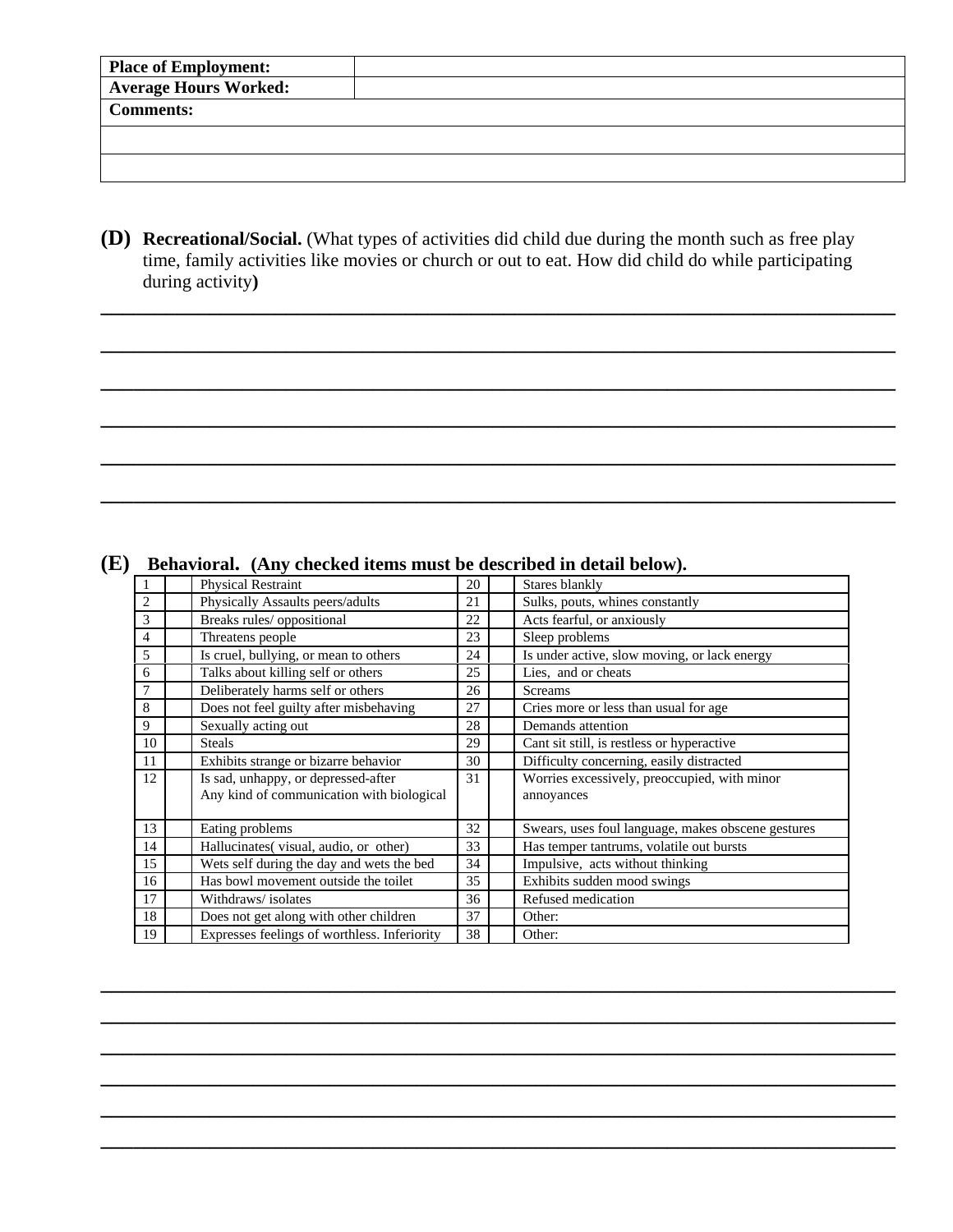| Any restraints occur this month: $\Box$ Yes $\Box$ No. If yes, a separate Incident and Restraint |  |
|--------------------------------------------------------------------------------------------------|--|
| Documentation Form must be completed and should be reported to Circles of Care immediately.      |  |
| $\Box$ Yes $\Box$ No<br>Incident Report(s) completed and turned in this month.                   |  |

**\_\_\_\_\_\_\_\_\_\_\_\_\_\_\_\_\_\_\_\_\_\_\_\_\_\_\_\_\_\_\_\_\_\_\_\_\_\_\_\_\_\_\_\_\_\_\_\_\_\_\_\_\_\_\_\_\_\_\_\_\_\_\_\_\_\_\_\_\_\_\_\_\_ \_\_\_\_\_\_\_\_\_\_\_\_\_\_\_\_\_\_\_\_\_\_\_\_\_\_\_\_\_\_\_\_\_\_\_\_\_\_\_\_\_\_\_\_\_\_\_\_\_\_\_\_\_\_\_\_\_\_\_\_\_\_\_\_\_\_\_\_\_\_\_\_\_**

**\_\_\_\_\_\_\_\_\_\_\_\_\_\_\_\_\_\_\_\_\_\_\_\_\_\_\_\_\_\_\_\_\_\_\_\_\_\_\_\_\_\_\_\_\_\_\_\_\_\_\_\_\_\_\_\_\_\_\_\_\_\_\_\_\_\_\_\_\_\_\_\_\_ \_\_\_\_\_\_\_\_\_\_\_\_\_\_\_\_\_\_\_\_\_\_\_\_\_\_\_\_\_\_\_\_\_\_\_\_\_\_\_\_\_\_\_\_\_\_\_\_\_\_\_\_\_\_\_\_\_\_\_\_\_\_\_\_\_\_\_\_\_\_\_\_\_** 

**(II) Visitation/Involvement with Family.** Contact/visits with who and how, how did child do after any approved visits. Did they have any contact with anyone that you don't think is allowed as per CPS or the courts or contact that you are concerned about.

**\_\_\_\_\_\_\_\_\_\_\_\_\_\_\_\_\_\_\_\_\_\_\_\_\_\_\_\_\_\_\_\_\_\_\_\_\_\_\_\_\_\_\_\_\_\_\_\_\_\_\_\_\_\_\_\_\_\_\_\_\_\_\_\_\_\_\_\_\_\_\_\_\_ \_\_\_\_\_\_\_\_\_\_\_\_\_\_\_\_\_\_\_\_\_\_\_\_\_\_\_\_\_\_\_\_\_\_\_\_\_\_\_\_\_\_\_\_\_\_\_\_\_\_\_\_\_\_\_\_\_\_\_\_\_\_\_\_\_\_\_\_\_\_\_\_\_ \_\_\_\_\_\_\_\_\_\_\_\_\_\_\_\_\_\_\_\_\_\_\_\_\_\_\_\_\_\_\_\_\_\_\_\_\_\_\_\_\_\_\_\_\_\_\_\_\_\_\_\_\_\_\_\_\_\_\_\_\_\_\_\_\_\_\_\_\_\_\_\_\_ \_\_\_\_\_\_\_\_\_\_\_\_\_\_\_\_\_\_\_\_\_\_\_\_\_\_\_\_\_\_\_\_\_\_\_\_\_\_\_\_\_\_\_\_\_\_\_\_\_\_\_\_\_\_\_\_\_\_\_\_\_\_\_\_\_\_\_\_\_\_\_\_\_**

**\_\_\_\_\_\_\_\_\_\_\_\_\_\_\_\_\_\_\_\_\_\_\_\_\_\_\_\_\_\_\_\_\_\_\_\_\_\_\_\_\_\_\_\_\_\_\_\_\_\_\_\_\_\_\_\_\_\_\_\_\_\_\_\_\_\_\_\_\_\_\_\_\_**

**\_\_\_\_\_\_\_\_\_\_\_\_\_\_\_\_\_\_\_\_\_\_\_\_\_\_\_\_\_\_\_\_\_\_\_\_\_\_\_\_\_\_\_\_\_\_\_\_\_\_\_\_\_\_\_\_\_\_\_\_\_\_\_\_\_\_\_\_\_\_\_\_\_** 

**\_\_\_\_\_\_\_\_\_\_\_\_\_\_\_\_\_\_\_\_\_\_\_\_\_\_\_\_\_\_\_\_\_\_\_\_\_\_\_\_\_\_\_\_\_\_\_\_\_\_\_\_\_\_\_\_\_\_\_\_\_\_\_\_\_\_\_\_\_\_\_\_\_**

**\_\_\_\_\_\_\_\_\_\_\_\_\_\_\_\_\_\_\_\_\_\_\_\_\_\_\_\_\_\_\_\_\_\_\_\_\_\_\_\_\_\_\_\_\_\_\_\_\_\_\_\_\_\_\_\_\_\_\_\_\_\_\_\_\_\_\_\_\_\_\_\_\_**

**\_\_\_\_\_\_\_\_\_\_\_\_\_\_\_\_\_\_\_\_\_\_\_\_\_\_\_\_\_\_\_\_\_\_\_\_\_\_\_\_\_\_\_\_\_\_\_\_\_\_\_\_\_\_\_\_\_\_\_\_\_\_\_\_\_\_\_\_\_\_\_\_\_** 

**\_\_\_\_\_\_\_\_\_\_\_\_\_\_\_\_\_\_\_\_\_\_\_\_\_\_\_\_\_\_\_\_\_\_\_\_\_\_\_\_\_\_\_\_\_\_\_\_\_\_\_\_\_\_\_\_\_\_\_\_\_\_\_\_\_\_\_\_\_\_\_\_\_ \_\_\_\_\_\_\_\_\_\_\_\_\_\_\_\_\_\_\_\_\_\_\_\_\_\_\_\_\_\_\_\_\_\_\_\_\_\_\_\_\_\_\_\_\_\_\_\_\_\_\_\_\_\_\_\_\_\_\_\_\_\_\_\_\_\_\_\_\_\_\_\_\_ \_\_\_\_\_\_\_\_\_\_\_\_\_\_\_\_\_\_\_\_\_\_\_\_\_\_\_\_\_\_\_\_\_\_\_\_\_\_\_\_\_\_\_\_\_\_\_\_\_\_\_\_\_\_\_\_\_\_\_\_\_\_\_\_\_\_\_\_\_\_\_\_\_**

**\_\_\_\_\_\_\_\_\_\_\_\_\_\_\_\_\_\_\_\_\_\_\_\_\_\_\_\_\_\_\_\_\_\_\_\_\_\_\_\_\_\_\_\_\_\_\_\_\_\_\_\_\_\_\_\_\_\_\_\_\_\_\_\_\_\_\_\_\_\_\_\_\_** 

 $\Box$  Child had no visits this month

**(III) Monthly Fire or Emergency Procedures reviewed with children.**  Review should be done with children in your care once a month**. Dates you review this month: \_\_\_\_\_\_\_\_\_\_\_\_\_\_\_\_\_\_\_\_\_\_\_\_\_\_\_\_\_\_\_\_\_\_\_\_\_\_\_\_\_\_\_\_\_\_\_** 

Please note any significant concerns or issues regarding this review**.**